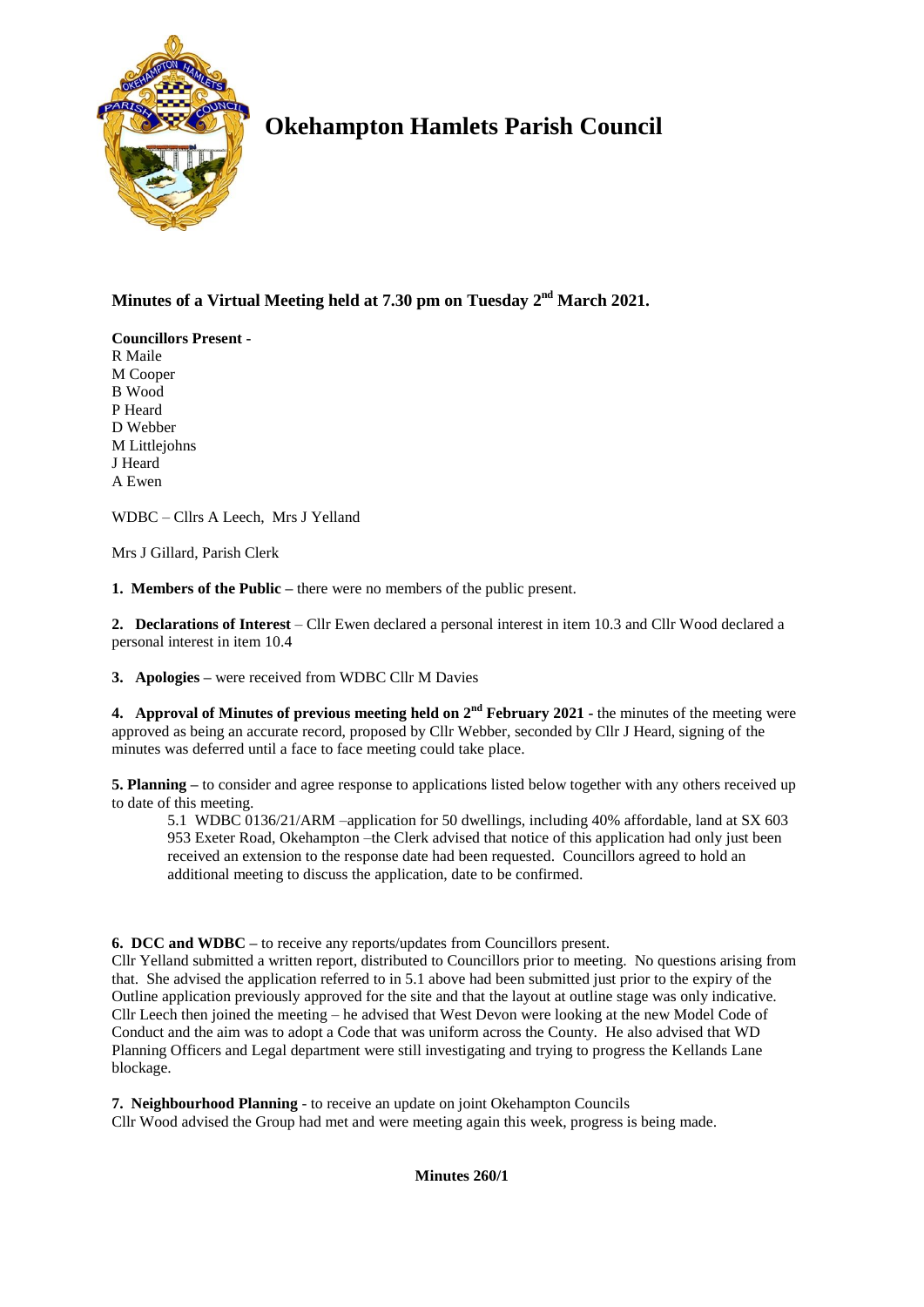#### **8. To receive reports from meetings attended by Parish Council representatives including** –

Okehampton United Charity attended by Cllr Cooper – regular meeting which included discussions on the proposed CCTV for the Town.

### **9. Open Spaces.**

**9.1** Meldon Woods lay by and car park – to discuss any recent identified and raised. No issues raised. **9.**2 - 5 yearly Inspection of Meldon Woods and OTPLNR – awaiting completion.

**9.3** General discussion re ongoing general management of Meldon Woods and Old Town Park. Councillors agreed in principle that a Working Group be formed on receipt of the report in 9.2 above and be tasked with drafting a Management Plan for both areas. Also suggested Group could include Ian Brooker and Matt Parkins, together with Councillors, J Heard, Wood, Ewen, P Heard, Littlejohns and Webber. Also agreed signposting of paths be considered as part of this Plan.

**9.4** Works in Meldon Woods - potential inclusion of work required to track as raised by Ian Brooker at previous meeting. Agreed meeting on site required before progressing further.

**9.5** Felled and fallen wood – to discuss potentials on way forward for agreement of future policy. Agreed that an agreed policy be included as part of the Management Plan, policy to be discussed further.

**9.6 Noticeboards –** to receive update from Clerk on work required and costs involved. The Clerk advised maintenance work required on 3 noticeboards , quotes to be obtained.

**9.7 Charlottes Bridge** – noted that the plaque on the bridge has now been removed, reported to Police. The family have a replacement, Council offered support if required.

**9.8 Old Town Park Nature Reserve** – noted 'art works' have appeared, Clerk and Councillors to view before further discussion.

# **10. Correspondence**

10.1 North Tawton Town Council climate emergency – to receive update from Chairman. The Chair has responded to a letter he received. Agreed this Council needs to consider what actions can be taken. 10.2 Proposed cyclepath from Sticklepath to Okehampton – to agree representative on Group working on feasibility study. Cllr Cooper proposed by Cllr Wood and seconded by Cllr Maile.

10.3 OCRA – to consider grant application for £185 towards running costs of Sporting Memories activities by the Group. Cllr Ewen to discuss application with applicant before being considered at next meeting.

10.4 Okehampton Community Garden Association – to consider grant application for £290 towards costs of securing signs and erecting porch. Resolved to award £290, proposed by Cllr Maile and seconded by Cllr Ewen. Cllr Wood took no part in discussion or vote.

# **11 Updates on Flood Plan and Snow Plan and actions required.**

**11.1 Flood Plan** – Cllr Ewen advised the sandbags held by the Council are not an appropriate size, Clerk to try and obtain stock of smaller bags.

11.2 One grit bin still to be located on site, Cllr Cooper to investigate supply of 5 combination lock padlocks.

**12. Welcome Booklet –** to receive update from Clerk and agree number of copies to be printed. Councillors approved final version distributed recently and agreed 500 copies be printed as per previous quote obtained.

# **13. Finance** –

**13.1 Accounts for payment –**

| Mrs J Gillard (wages £321.42, | £ 321.42 |
|-------------------------------|----------|
| Mileage $£0,$ )               |          |
| Western Web                   | £ 72.00  |
| Western Web                   | £120.00  |
| Devon Communities Together    |          |
| Membership renewal            | £50.00   |

Resolved accounts be paid proposed by Cllr Webber, seconded by Cllr Cooper.

#### **Minutes 260/2**